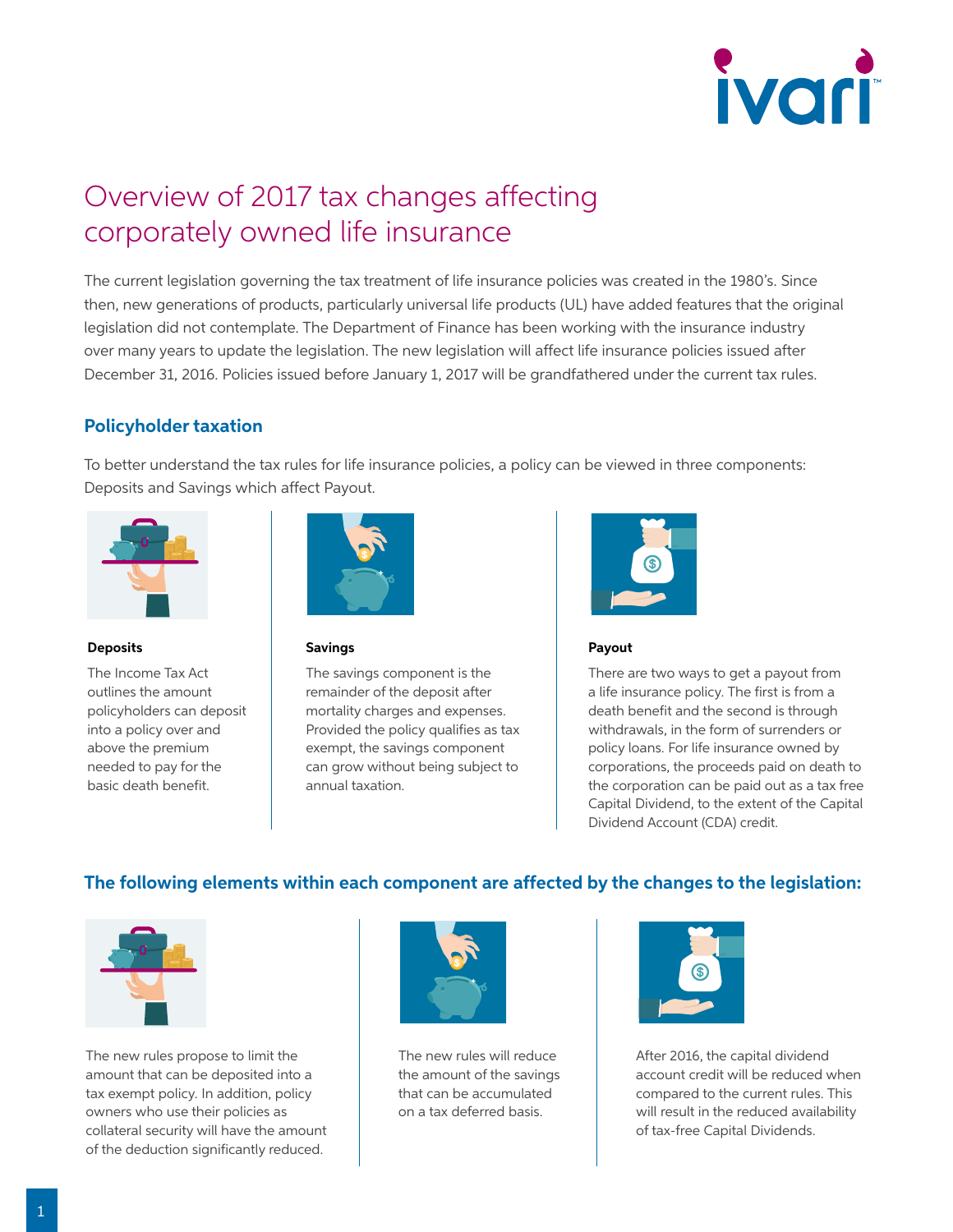# Impact on corporately owned policies

### **Deposits and savings accumulation**

The new rules limit the amount that can be deposited into a tax exempt policy, which means that the amount not subject to tax will be reduced in comparison to policies issued before 2017. The following example shows the difference between the maximum tax deferred savings limit for policies issued before and after Jan 1, 2017.



Policies issued before 2017 will be able to accumulate larger fund values than those issued after 2016, which means policies can be prepaid in less time and that there will be more funds available for future planning needs, such as estate planning and retirement.

# Capital Dividend Account (CDA)

The amount of any life insurance proceeds received by a private corporation, less the policy's Adjusted Cost Basis (ACB), is added to the corporations CDA. Amounts credited to the CDA can be distributed as tax-free capital dividends to the shareholders.

The new rules will result in a higher ACB which will result in a lower amount being credited to the CDA for premature deaths.